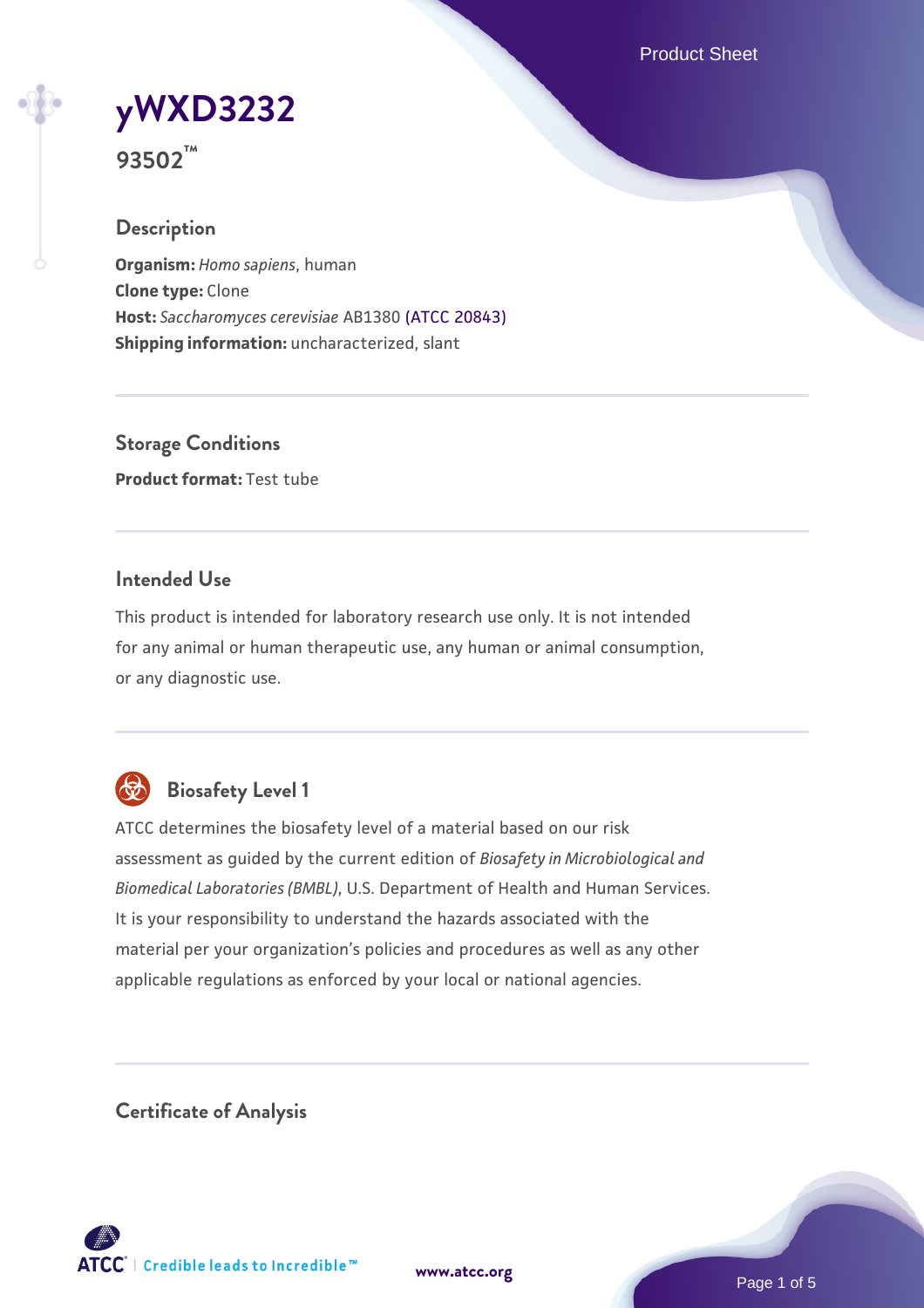### **[yWXD3232](https://www.atcc.org/products/93502)** Product Sheet **93502**

For batch-specific test results, refer to the applicable certificate of analysis that can be found at www.atcc.org.

## **Insert Information**

**Type of DNA:** genomic **Genome:** Homo sapiens **Chromosome:** X X pter-q27.3 **Gene name:** DNA Segment, single copy **Gene product:** DNA Segment, single copy [DXS2889] **Gene symbol:** DXS2889 **Contains complete coding sequence:** Unknown **Insert end:** EcoRI

### **Vector Information**

**Construct size (kb):** 295.0 **Intact vector size:** 11.454 **Vector name:** pYAC4 **Type of vector:** YAC **Host range:** *Saccharomyces cerevisiae*; *Escherichia coli* **Vector information:** other: telomere, 3548-4235 other: telomere, 6012-6699 Cross references: DNA Seq. Acc.: U01086 **Cloning sites:** EcoRI **Markers:** SUP4; HIS3; ampR; URA3; TRP1 **Replicon:** pMB1, 7186-7186; ARS1, 9632-10376

# **Growth Conditions**

**Medium:** 



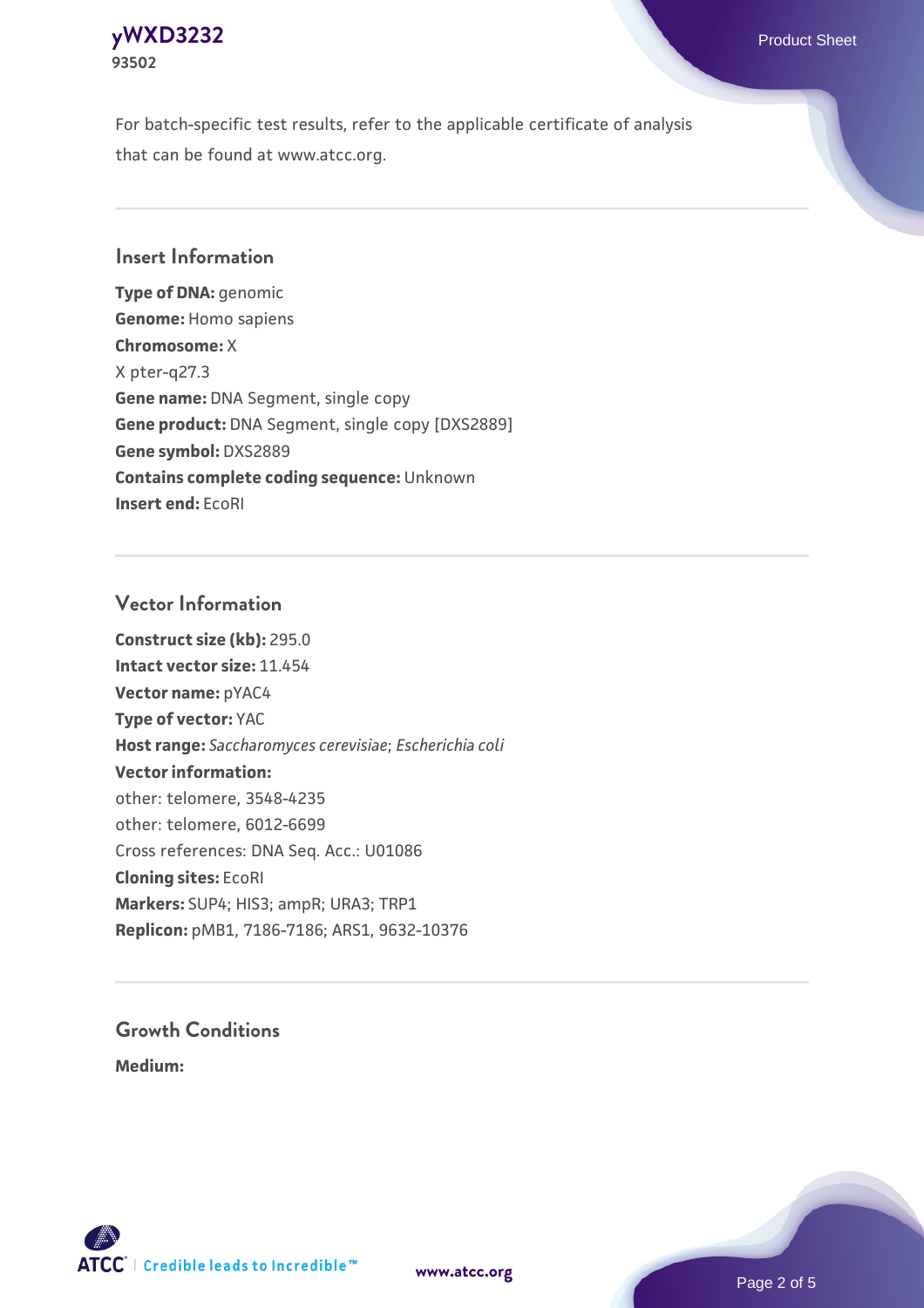#### **[yWXD3232](https://www.atcc.org/products/93502)** Product Sheet **93502**

[ATCC Medium 1245: YEPD](https://www.atcc.org/-/media/product-assets/documents/microbial-media-formulations/1/2/4/5/atcc-medium-1245.pdf?rev=705ca55d1b6f490a808a965d5c072196) **Temperature:** 30°C

#### **Notes**

More information may be available from ATCC (http://www.atcc.org or 703- 365-2620).

# **Material Citation**

If use of this material results in a scientific publication, please cite the material in the following manner: yWXD3232 (ATCC 93502)

# **References**

References and other information relating to this material are available at www.atcc.org.

# **Warranty**

The product is provided 'AS IS' and the viability of ATCC® products is warranted for 30 days from the date of shipment, provided that the customer has stored and handled the product according to the information included on the product information sheet, website, and Certificate of Analysis. For living cultures, ATCC lists the media formulation and reagents that have been found to be effective for the product. While other unspecified media and reagents may also produce satisfactory results, a change in the ATCC and/or depositor-recommended protocols may affect the recovery, growth, and/or function of the product. If an alternative medium formulation or reagent is used, the ATCC warranty for viability is no longer



**[www.atcc.org](http://www.atcc.org)**

Page 3 of 5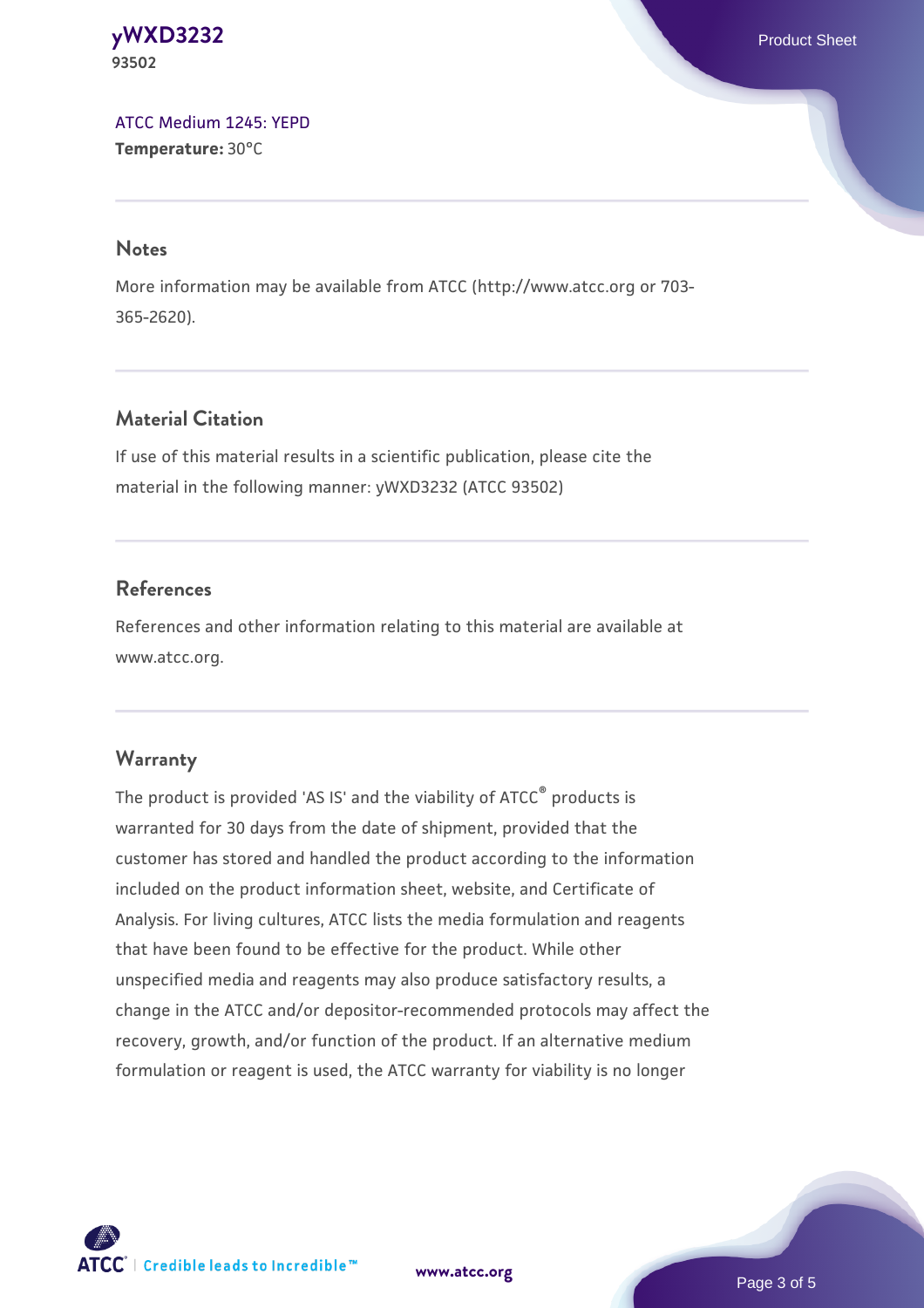**[yWXD3232](https://www.atcc.org/products/93502)** Product Sheet **93502**

valid. Except as expressly set forth herein, no other warranties of any kind are provided, express or implied, including, but not limited to, any implied warranties of merchantability, fitness for a particular purpose, manufacture according to cGMP standards, typicality, safety, accuracy, and/or noninfringement.

#### **Disclaimers**

This product is intended for laboratory research use only. It is not intended for any animal or human therapeutic use, any human or animal consumption, or any diagnostic use. Any proposed commercial use is prohibited without a license from ATCC.

While ATCC uses reasonable efforts to include accurate and up-to-date information on this product sheet, ATCC makes no warranties or representations as to its accuracy. Citations from scientific literature and patents are provided for informational purposes only. ATCC does not warrant that such information has been confirmed to be accurate or complete and the customer bears the sole responsibility of confirming the accuracy and completeness of any such information.

This product is sent on the condition that the customer is responsible for and assumes all risk and responsibility in connection with the receipt, handling, storage, disposal, and use of the ATCC product including without limitation taking all appropriate safety and handling precautions to minimize health or environmental risk. As a condition of receiving the material, the customer agrees that any activity undertaken with the ATCC product and any progeny or modifications will be conducted in compliance with all applicable laws, regulations, and guidelines. This product is provided 'AS IS' with no representations or warranties whatsoever except as expressly set forth herein and in no event shall ATCC, its parents, subsidiaries, directors, officers, agents, employees, assigns, successors, and affiliates be liable for indirect, special, incidental, or consequential damages of any kind in connection with or arising out of the customer's use of the product. While reasonable effort is made to ensure authenticity and reliability of materials on deposit, ATCC is not liable for damages arising from the misidentification or



**[www.atcc.org](http://www.atcc.org)**

Page 4 of 5